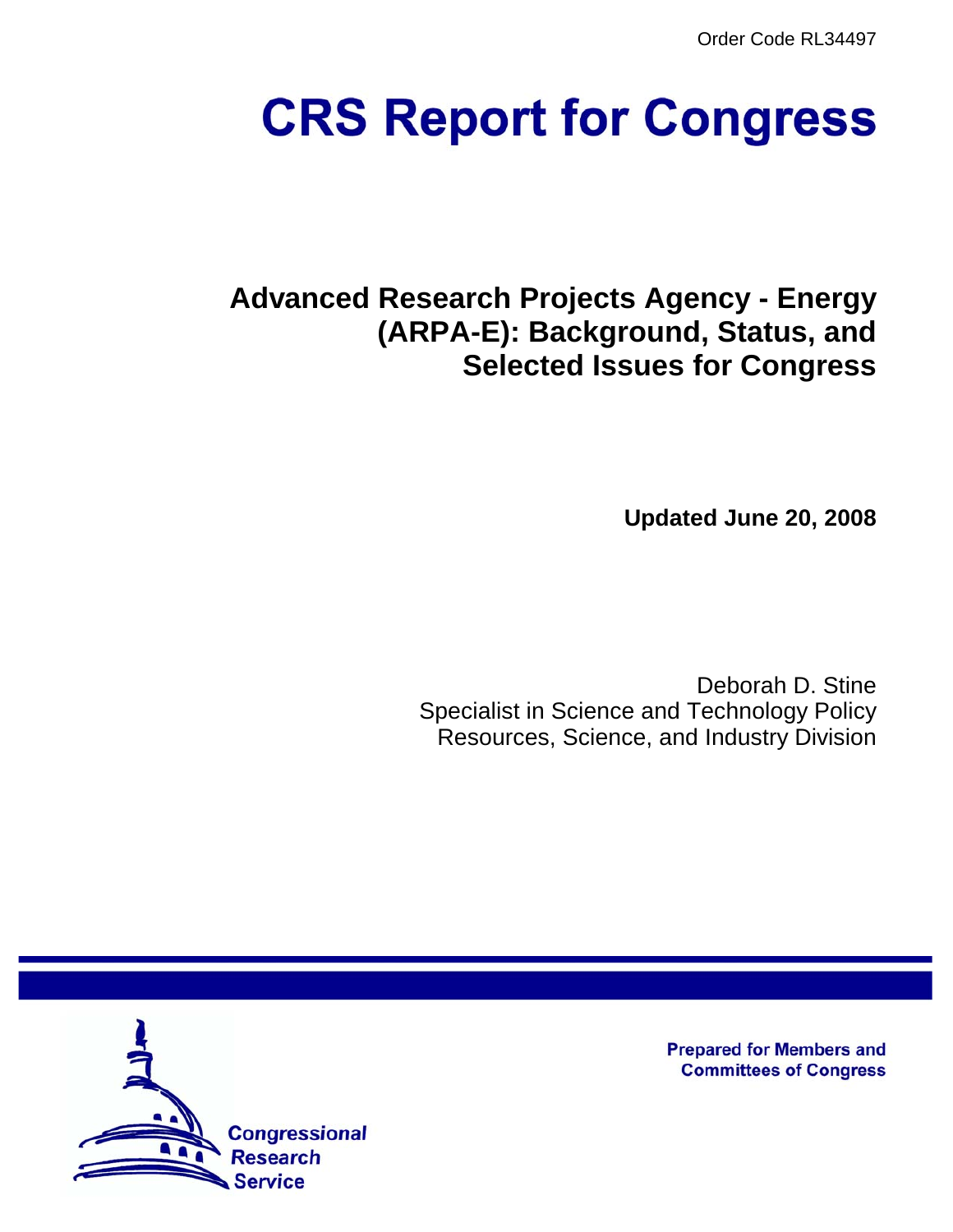## Advanced Research Projects Agency - Energy: Background, Status, and Selected Issues for Congress

### **Summary**

In August 2007, Congress authorized the establishment of the Advanced Research Projects Agency - Energy (ARPA-E) within the Department of Energy (DOE) as part of the America COMPETES Act (P.L. 110-69). Modeled on the Defense Advanced Research Projects Agency (DARPA), ARPA-E would support transformational energy technology research projects with the goal of enhancing the nation's economic and energy security.

Proponents of ARPA-E contend that additional science and technology would help respond to the nation's need for clean, affordable, and reliable energy. Opponents question whether ARPA-E is necessary to develop new technologies, when existing energy technologies are not fully utilized due to insufficient policies to encourage their implementation. ARPA-E proponents counter that ARPA-E is needed to catalyze the energy marketplace by accelerating research that will bridge the gap between basic research and industrial product development.

The Bush Administration questions whether the DARPA model can be used for the energy sector and is concerned that it might redirect funds away from current DOE research activities, particularly the DOE Office of Science. Instead, the President's FY2009 budget requests funding for six new technology transfer collaborations. ARPA-E proponents doubt that DOE can achieve ARPA-E's goals with its existing structure and personnel, as opposed to the ARPA-E's innovative R&D management design.

Congress authorized \$300 million for ARPA-E in FY2008 and "such sums as are necessary" for FY2009 and FY2010. Congress subsequently appropriated no funds for FY2008. The Administration requested no funds for ARPA-E in FY2009. Congress is currently debating whether to fund ARPA-E in FY2009, and if so, the amount that should be appropriated. Budget constraints may present Congress with a dilemma: which is more important, existing DOE energy R&D activities, such as the Office of Science, proposed DOE activities such as the technology transfer collaborations and Energy Frontier Research Centers, or ARPA-E? An alternative is to incorporate some ARPA-E or another research management model, such as the CIA's In-Q-Tel venture capital activity, into existing DOE programs.

Some have proposed funding ARPA-E through a mechanism that differs from the usual single-year appropriations process to enhance its ability to conduct risky research without being subject to the annual appropriations cycle, political and financial pressures, and resource fluctuations that might stifle innovation. One option is for Congress to provide a multi-year advance appropriation. Another is for Congress to identify a revenue source. Some of the funding sources that have been proposed are repeal of oil industry tax and other incentives; gasoline tax; oil company profit tax; federal oil and gas royalties; climate change cap-and-trade program; and Strategic Petroleum Reserve funds. On the basis of past experience, however, each of these proposals would face challenges in Congress.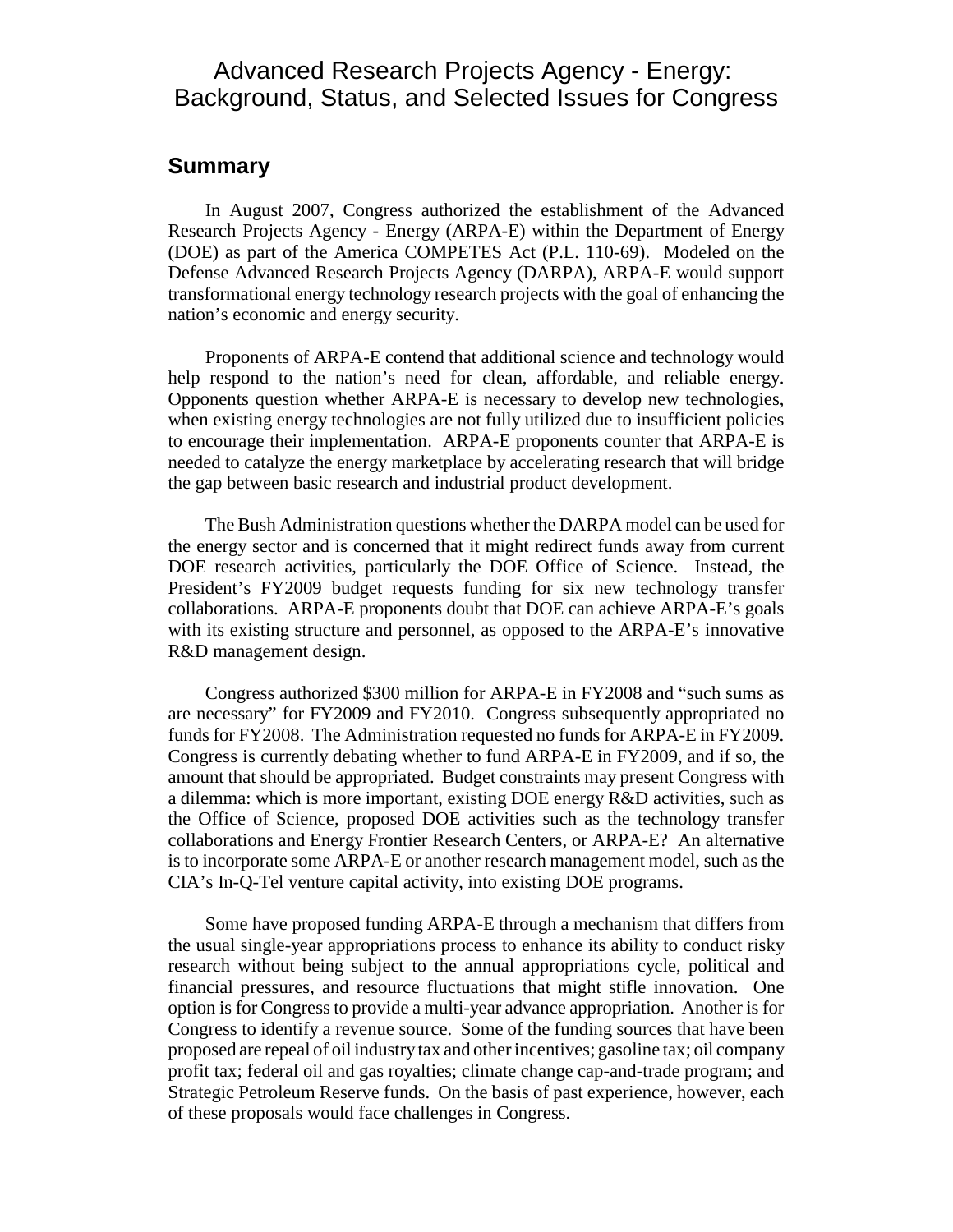## **Contents**

| Legislative Origins and Policy Debates Prior to ARPA-E Authorization 4<br>Is ARPA-E Needed? $\dots\dots\dots\dots\dots\dots\dots\dots\dots\dots\dots\dots 8$ |
|--------------------------------------------------------------------------------------------------------------------------------------------------------------|
|                                                                                                                                                              |
|                                                                                                                                                              |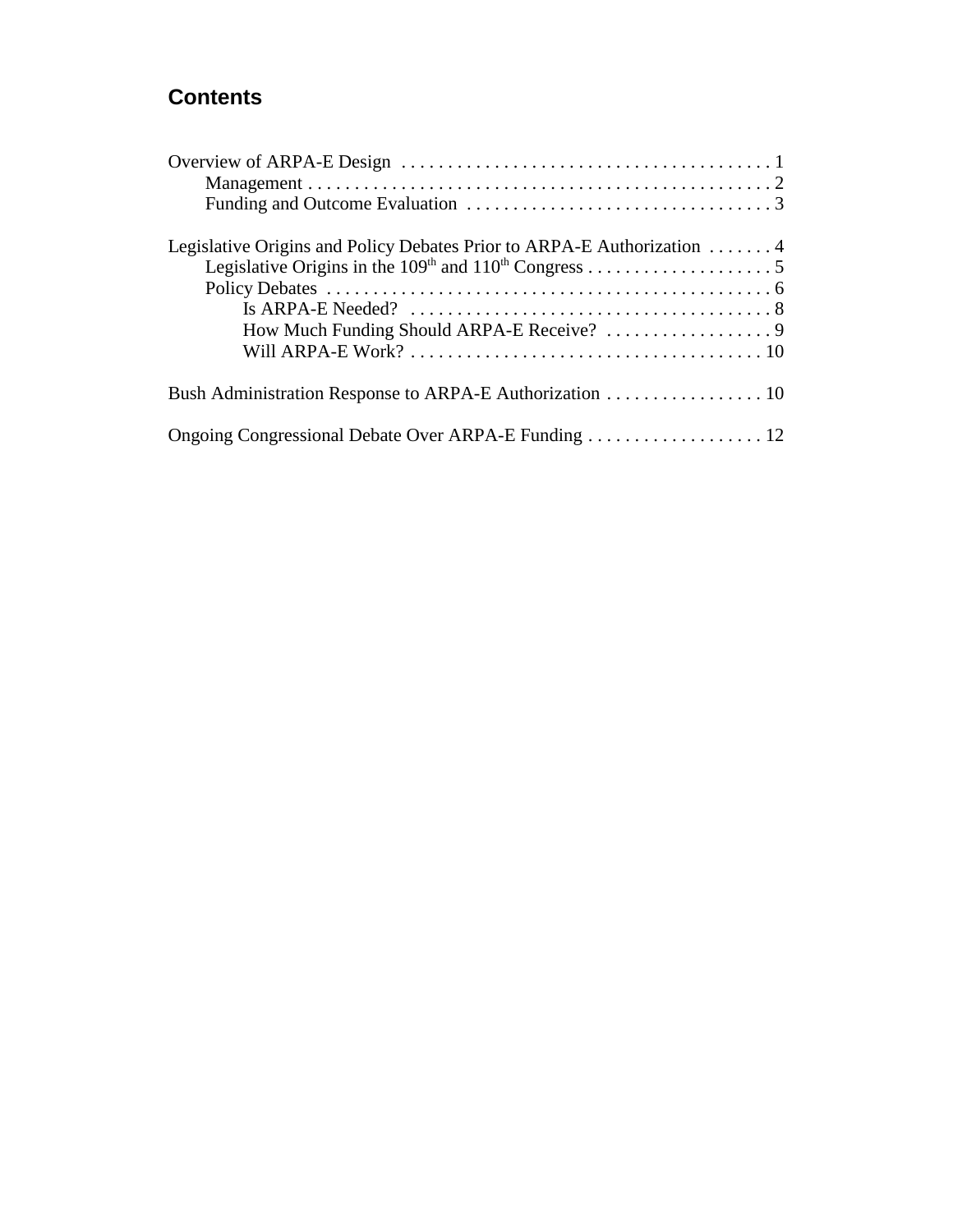## Advanced Research Projects Agency - Energy: Background, Status, and Selected Issues for Congress

In August 2007, Congress authorized the establishment of the Advanced Research Projects Agency - Energy (ARPA-E).<sup>1</sup> Modeled on the Defense Advanced Research Projects Agency (DARPA) in the Department of Defense (DOD), ARPA-E would be a new organization within the Department of Energy (DOE). It would support transformational energy technology research projects with the goal of enhancing the nation's economic and energy security. Congress authorized \$300 million for ARPA-E in FY2008 and "such sums as are necessary" for FY2009 and FY2010. Ultimately, Congress appropriated no funds for FY2008. The Administration requested no funds in FY2009. Congress is currently debating whether to fund ARPA-E in FY2009.

## **Overview of ARPA-E Design**

As outlined in the America COMPETES Act (P.L. 110-69, §5012), the goal of ARPA-E would be to enhance the economic and energy security of the United States through the development of technologies that reduce energy imports, reduce energyrelated greenhouse gas emissions, and improve energy efficiency in all economic sectors. In addition, ARPA-E would aim to ensure that the United States is a technical leader in developing and deploying advanced energy technologies.

According to the act, ARPA-E would achieve this goal by identifying and promoting revolutionary advances in fundamental sciences and translating scientific discoveries and cutting-edge inventions into technological innovations. ARPA-E would focus its efforts on accelerating transformational technological advances in areas that industry, by itself, is not likely to undertake due to technical and financial uncertainty. As stated in §5012, the agency's programs would accelerate novel earlystage energy research with possible technology applications; the development of techniques, processes, and technologies and related testing and evaluation; research and development (R&D) of manufacturing processes for novel energy technologies; and coordination with nongovernmental entities to demonstrate technologies and research applications to facilitate technology transfer.

<sup>&</sup>lt;sup>1</sup> America COMPETES Act (P.L. 110-69), §5012. For more information, see CRS Report RL34328, *America COMPETES Act: Programs, Funding, and Selected Issues*, and CRS Report RL34396, *The America COMPETES Act and the FY2009 Budget*, both by Deborah D. Stine.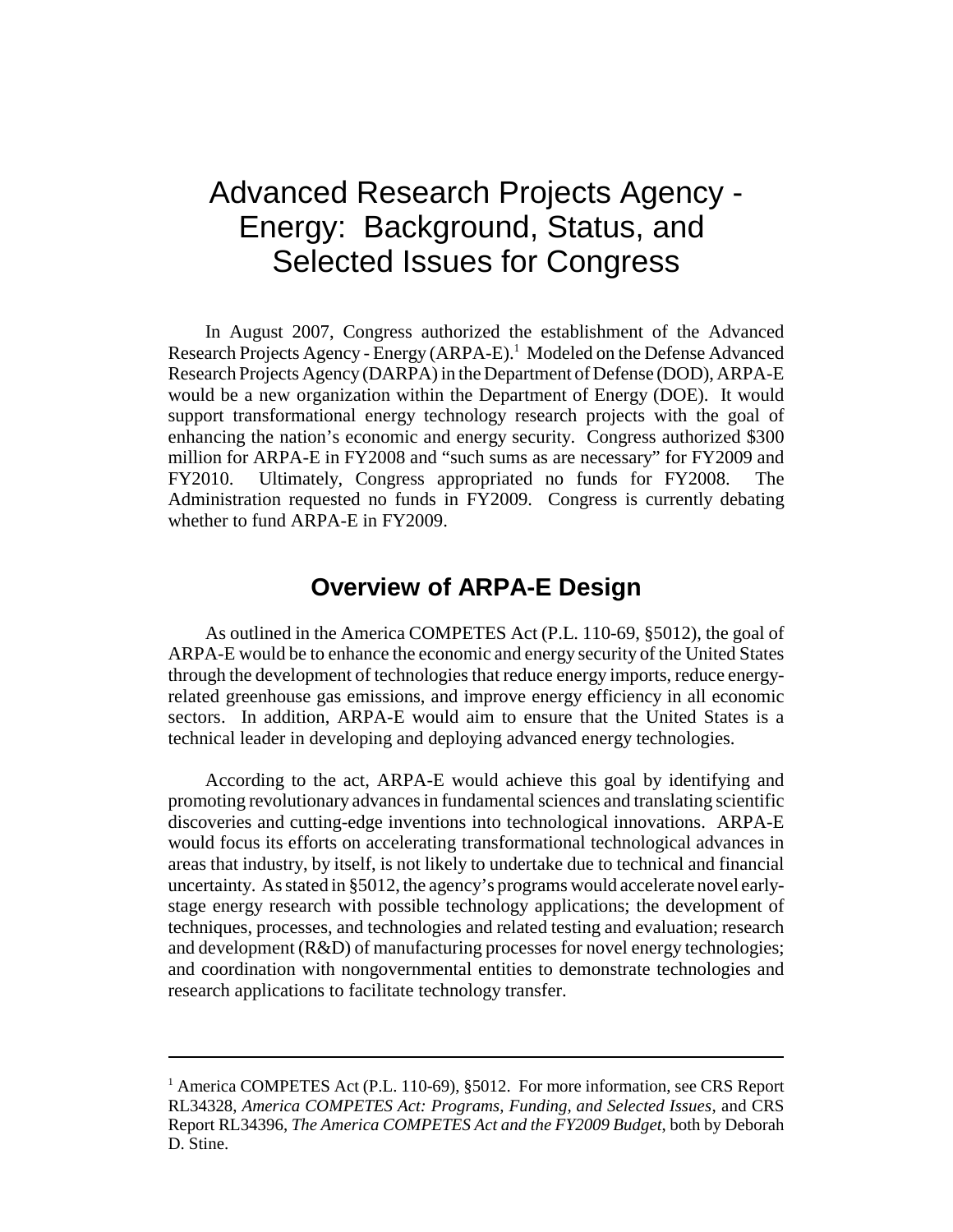To achieve these goals, ARPA-E would make awards to academic institutions, companies, research foundations, and trade and industry research collaborations as well as consortia of these organizations that could additionally include federally funded research and development centers (FFRDCs). According to the act, the criteria for selecting projects would include novelty, scientific and technical merit, the demonstrated capability of the applicant to successfully carry out the proposed project, future commercial applications of the project, and the feasibility of partnering with one or more commercial entities, as well as additional criteria established by the director of ARPA-E.

#### **Management**

The management of ARPA-E, as described in the act, is modeled on that of DARPA (see **Box 1**). DARPA has a well-known history of catalyzing innovative technologies such as the Saturn rocket engine used for moon flights, the pilotless Predator planes used in Iraq and Afghanistan, computer-aided design, global positioning satellites, the computer mouse, and the Internet. DARPA seeks to sponsor revolutionary, high-payoff research that "bridges the gap between fundamental discoveries and their military use."<sup>2</sup> According to its director, "DARPA will take a chance on an idea with no data. We'll put up the money to go get the data and see if the idea holds. That is the highest-risk type of research you can have."3

The act states that ARPA-E would be managed by a presidentially appointed director, who would report to the Secretary of Energy. The director would approve all new programs, develop funding criteria, establish technical milestones to assess program success, and terminate programs not achieving their goals. The director would have the authority to appoint 70 to 120 scientific, engineering, and professional personnel without regard to civil service laws and to determine their compensation. The director would be responsible for ensuring that ARPA-E activities are coordinated with, and do not duplicate, DOE and other federal programs and laboratory activities; the program managers would establish R&D goals and select projects based on merit.

Both the director and the program managers would be permitted to seek advice on the overall direction of ARPA-E and specific program tasks from a new ARPA-E advisory committee or existing DOE federal advisory committees. Additional sources of advice provided for in the act include the President's Council of Advisors on Science and Technology (PCAST), professional organizations, and disciplinary societies.<sup>4</sup>

<sup>&</sup>lt;sup>2</sup> Testimony of Dr. Anthony Tether, Director, Defense Advanced Research Projects Agency, in U.S. Congress, House Committee on Science, *The Future of Computer Science Research in the United States*, hearing,  $109<sup>th</sup>$  Cong.,  $1<sup>st</sup>$  sess., May 12, 2005, H.Hrg. 109-14 (Washington, DC: GPO, 2005) at [http://science.house.gov/commdocs/hearings/full05/ may12/tether.pdf].

<sup>&</sup>lt;sup>3</sup> Anthony Tether as quoted in Stephen Barr, "The Idea Factory That Spawned the Internet Turns 50," *Washington Post*, April 7, 2008.

<sup>4</sup> For a description of these organizations, see CRS Report RL34454, *Science and* (continued...)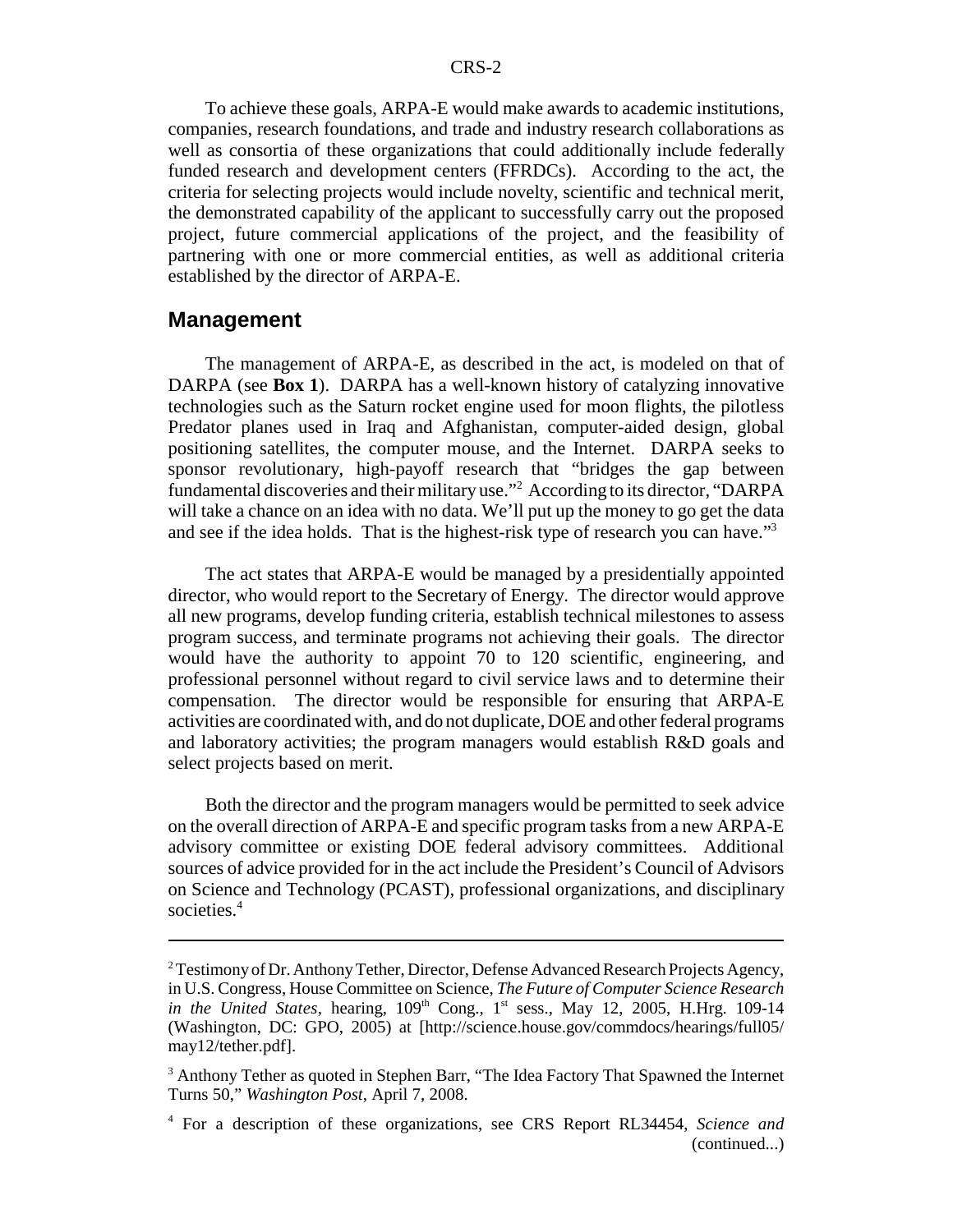#### **Box 1. DARPA Management Design Keys**

How does DARPA differ from the typical business-as-usual federal R&D management model? According to DARPA, it has maintained the following management principles over its 50-year history:

**Management:** DARPA is a small, flexible, and flat organization with substantial autonomy and freedom from bureaucratic impediments. At DARPA, there is a complete acceptance of failure if the payoff of success was high enough. Management does focus on good stewardship of its taxpayer funds, but imposes little else in terms of rules. Management views their job as enabling DARPA's program managers.

**Staff:** Program managers are selected to be technically outstanding and entrepreneurial. The best DARPA Program Managers have always been freewheeling zealots in pursuit of their goals. The technical staff is drawn from world-class scientists and engineers with representation from industry, universities, government laboratories and Federally Funded Research and Development Centers. Technical staff are assigned for 3-5 years and rotated to assure fresh thinking and perspectives. Necessary supporting personnel (technical, contracting, administrative) are "hired" on a temporary basis to provide complete flexibility to get into and out of an area without the problems of sustaining the staff.

**Projects:** DARPA's activities are project-based. All efforts are typically 3-5 years long with strong focus on end-goals. Major technological challenges may be addressed over much longer times, but only as a series of focused steps. The end of each project is the end. It may be that another project is started in the same technical area, perhaps with the same program manager and, to the outside world, this may be seen as a simple extension. For DARPA, though, it is a conscious weighing of the current opportunity and a completely fresh decision. The fact of prior investment is irrelevant.

**Source**: DARPA, "DARPA Over the Years," webpage at [http://www.darpa.mil/body/ overtheyears.html].

#### **Funding and Outcome Evaluation**

The act authorizes an Energy Transformation Acceleration Fund in the Department of the Treasury, with \$300 million of funding authorized for FY2008 and "such sums as are necessary" for FY2009 and FY2010. ARPA-E's budget request and appropriations are to be separate and distinct from the rest of DOE's budget. After ARPA-E has operated for four years, the National Academy of Sciences (NAS) is to evaluate how well ARPA-E is achieving its goals and mission.

Should funds be appropriated for ARPA-E, no more than 50% may be used for coordination with nongovernmental entities for technology demonstration and research applications to facilitate technology transfer. At least 2.5% must be used for technology transfer and outreach activities. No funds may be used for construction of new buildings or facilities until August 2012.

<sup>4</sup> (...continued)

*Technology Policymaking: A Primer*, by Deborah D. Stine.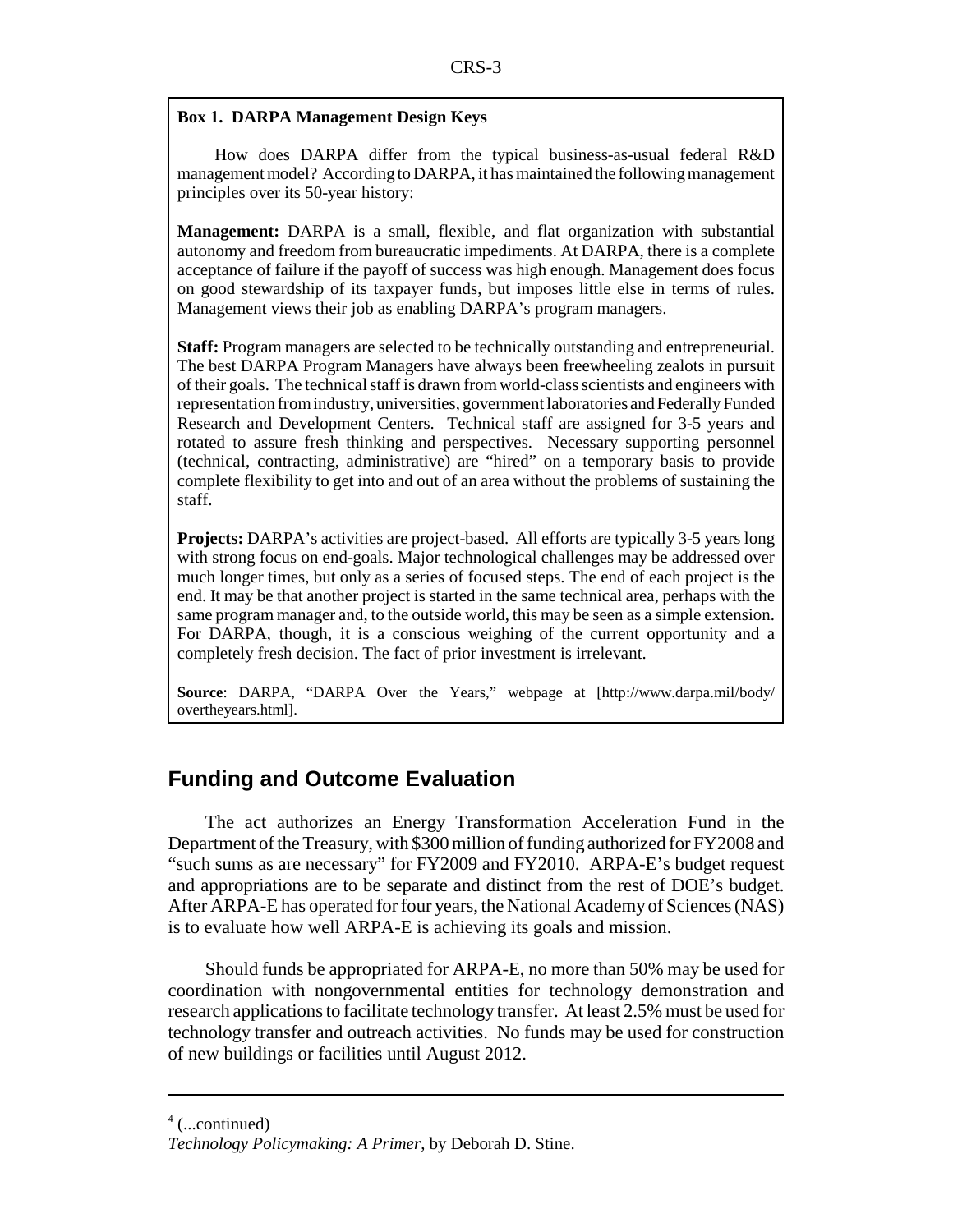The ARPA-E director would submit an annual report, describing projects supported in the previous year, as part of the annual budget request to Congress. The director would also submit strategic vision roadmaps to Congress no later than October 1, 2008, and October 1, 2011. The roadmaps are to describe the strategic vision ARPA-E would use to determine its future technology investments for the subsequent three fiscal years.

## **Legislative Origins and Policy Debates Prior to ARPA-E Authorization**

The DARPA model has frequently been proposed as a structure for improving the management of federal R&D. For example, an "advanced civilian technology agency" was proposed in the  $100<sup>th</sup>$  and  $101<sup>st</sup>$  Congresses.<sup>5</sup> In 1992, an NAS report recommended that the government consider a civilian technology corporation or a civilian technology agency in limited areas including energy research.<sup>6</sup> In 1993, the Progressive Policy Institute made a similar proposal.<sup>7</sup> In 1992, presidential candidate Bill Clinton and Senator Al Gore proposed the creation of a civilian advanced research agency to support research on renewable technologies and renewable fuels.<sup>8</sup>

From 1977-2000, DOE had an Advanced Energy Projects (AEP) division to "explore the feasibility of novel, energy-related concepts that evolve from advances in basic research," and "high-risk, exploratory concepts which do not readily fit into an existing DOE program area but which could lead to applications that span scientific or technical disciplines."<sup>9</sup> In 1995, DOE placed AEP's activities were under a new Computational and Technology Research program. This reorganization was formally stated in DOE's 1997 budget request. Funding for the program was reduced in FY1998 and FY1999, and the AEP program was terminated in FY2000.<sup>10</sup>

<sup>&</sup>lt;sup>5</sup> Proposals during the 101<sup>st</sup> Congress,  $2<sup>nd</sup>$  session, included S. 1978, H.R. 3833, H.R. 4715, and S. 2765. These are discussed in U.S. Congress, Office of Technology Assessment, *Making Things Better: Competing in Manufacturing*, OTA-ITE-443 (Washington, DC: GPO), February 1990.

<sup>6</sup> National Academy of Sciences, National Academy of Engineering, and Institute of Medicine, *The Government Role in Civilian Technology: Building a New Alliance* (Washington, DC: National Academy Press, 1992).

<sup>7</sup> Will Marshall and Martin Schram, *Mandate for Change* (New York: Berkeley Books, 1993).

<sup>8</sup> Bill Clinton and Al Gore, *Putting People First: How We Can All Change America* (New York: Random House, 1992).

<sup>&</sup>lt;sup>9</sup> Department of Energy, "Advanced Energy Projects: FY 1995 Research Summaries," DOE/ER-0660T, September 1995 at [http://www.sc.doe.gov/bes/archives/summaries/ Advanced\_Energy\_Projects\_Summary\_Book\_FY1995.pdf]. Sarah Adee, "Power Up," IEEE Spectrum, September 2007 at [http://spectrum.ieee.org/sep07/5484].

<sup>&</sup>lt;sup>10</sup> A history of this organization is at [http://www.sc.doe.gov/bes/BES\_history.html].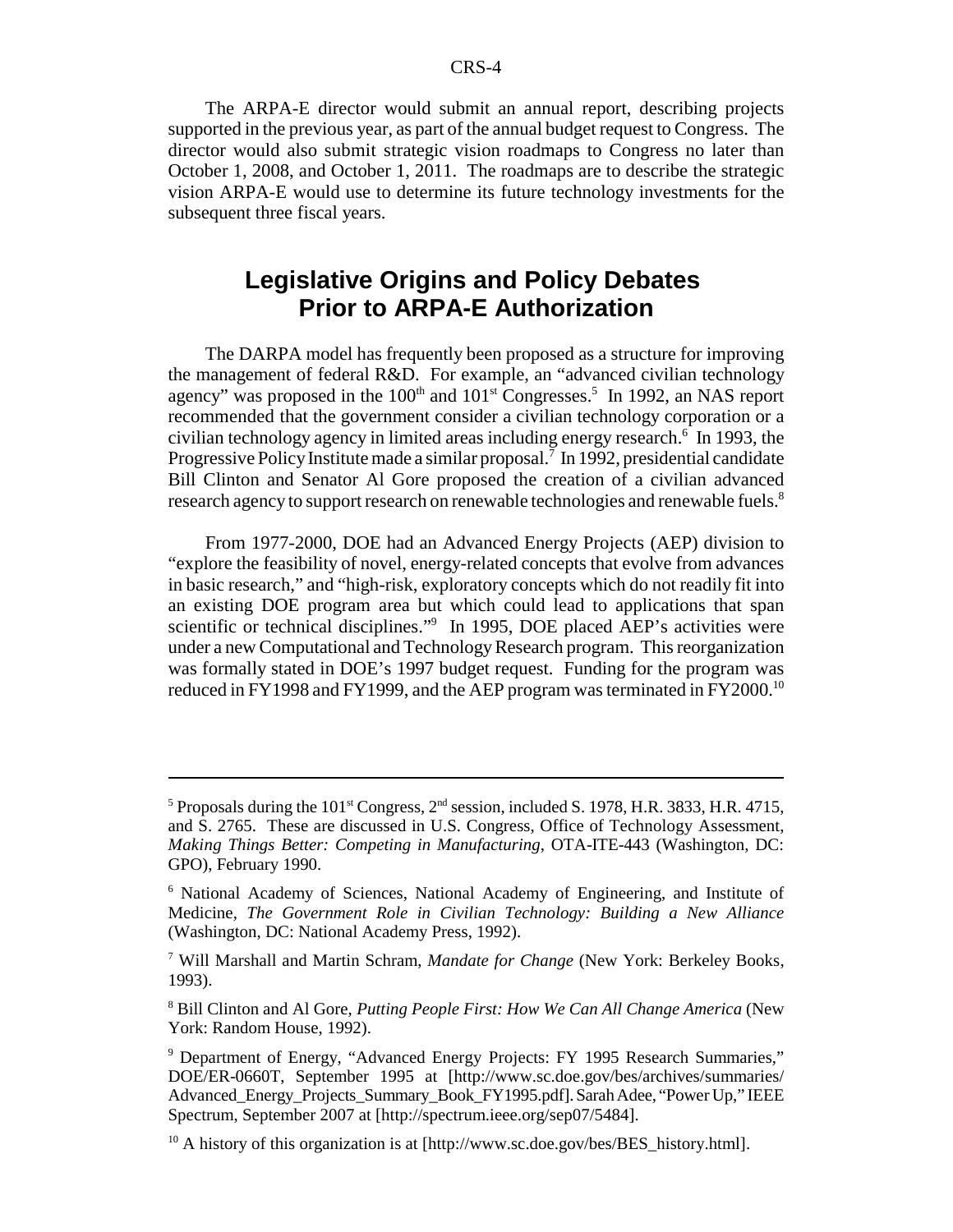The Homeland Security Act of 2002 (P.L. 107-296) established a Homeland Security Advanced Research Projects Agency (HSARPA) in the Department of Homeland Security.<sup>11</sup> According to the act, HSARPA is to " $(A)$  support basic and applied homeland security research to promote revolutionary changes in technologies that would promote homeland security; (B) advance the development, testing and evaluation, and deployment of critical homeland security technologies; and (C) accelerate the prototyping and deployment of technologies that would address homeland security vulnerabilities."

## Legislative Origins in the 109<sup>th</sup> and 110<sup>th</sup> Congress

Against this historical backdrop, in October 2005, a committee of the NAS recommended the establishment of ARPA-E in its report *Rising Above the Gathering Storm.*<sup>12</sup> In November 2005, during the 109<sup>th</sup> Congress, the House Minority Leader released an innovation agenda that proposed to create a new DARPA-like initiative within DOE.<sup>13</sup> In 2007, this same concept was part of an updated "Innovation" Agenda" proposed by the Speaker of the House at the beginning of the  $110<sup>th</sup>$ Congress. $^{14}$ 

In the January 2006 State of the Union address, President Bush announced the American Competitiveness Initiative (ACI), the Administration's response to the concerns about U.S. competitiveness that were similar to those expressed in the America COMPETES Act. Instead of endorsing the ARPA-E concept, however, the Administration proposed an Advanced Energy Initiative (AEI). The Administration has continued its support for the ACI and the AEI into the  $110<sup>th</sup> Congress.<sup>15</sup>$ 

Although some analysts questioned whether ARPA-E was the best policy option to respond to the nation's energy challenges,  $^{16}$  the proposal recommended in the NAS report became the basis for congressional hearings and debates in the  $109<sup>th</sup>$  and  $110<sup>th</sup>$ 

<sup>14</sup> U.S. Congress, Speaker Nancy Pelosi, *The Innovation Agenda:*  $110<sup>th</sup>$  *Congress* at [http://www.speaker.gov/issues?id=0016], April 27, 2007.

<sup>11</sup> For more information on HSARPA, see CRS Report RL34356, *The DHS Directorate of Science and Technology: Key Issues for Congress*, by Dana A. Shea and Daniel Morgan.

<sup>12</sup> The National Academies, *Rising Above the Gathering Storm: Energizing and Employing America for a Brighter Economic Future* (Washington, DC: National Academy Press, 2007), p. 154. This report was initially released in pre-publication form in October 2005.

<sup>&</sup>lt;sup>13</sup> U.S. Congress, Office of Congresswoman Nancy Pelosi, "Pelosi: Unveils Innovation Agenda, Part of Vision for a Stronger America," press release, November 15, 2005, at [http://www.house.gov/pelosi/press/releases/Nov05/innovation.html].

<sup>15</sup> U.S. President (G.W. Bush), *American Competitiveness Initiative*, Domestic Policy Council/Office of Science and Technology Policy, February 2006, at [http://www.ostp.gov/ pdf/acibooklet.pdf]; *Advanced Energy Initiative*, National Economic Council, February 2006 at [http://www.whitehouse.gov/stateoftheunion/2006/energy/energy\_booklet.pdf]; and "Advanced Energy Initiative 2008" at [http://www.ostp.gov/pdf/fy08\_aei\_one\_pager.pdf] and "Energy Security for the 21<sup>st</sup> Century" at [http://www.whitehouse.gov/infocus/energy/].

<sup>16</sup> See for example, David Goldston, "Misspent Energy," *Nature*, 447:130, May 10, 2007 at [http://www.nature.com/nature/journal/v447/n7141/pdf/447130a.pdf].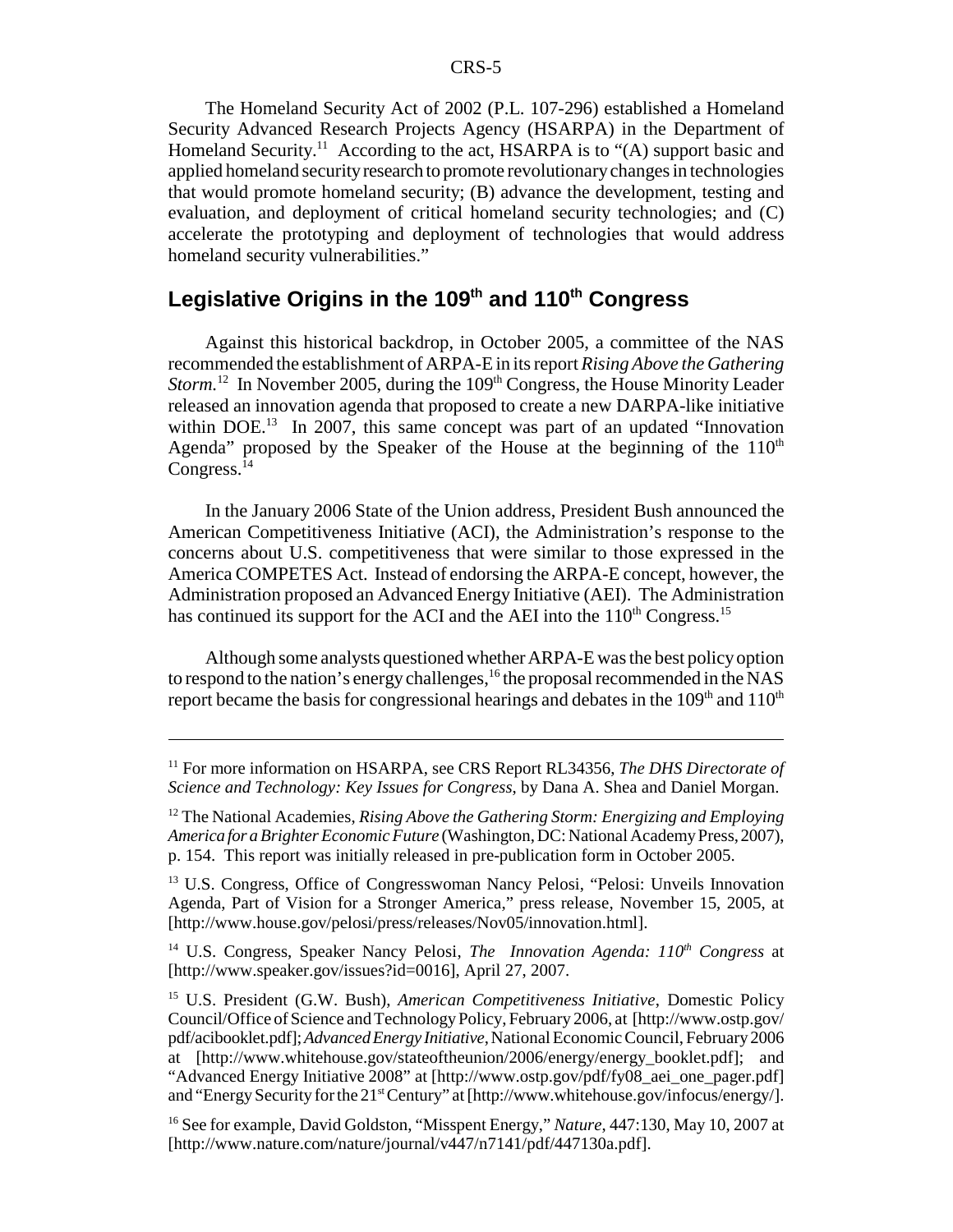Congresses and eventually served as the outline for ARPA-E as authorized in the America COMPETES Act. (See **Box 2**.)

#### **Box 2. ARPA-E Management Design Keys**

How does ARPA-E differ from the typical business-as-usual federal R&D management model? In congressional testimony, members of the committee that wrote the National Academies report recommended ARPA-E should have four objectives that would distinguish it from current DOE activities:

1. Bring a freshness, excitement, and sense of mission to energy research that will attract many of our best and brightest minds — those of experienced scientists and engineers, and, especially, those of students and young researchers, including those in the entrepreneurial world.

2. Focus on creative, out-of-the-box, potentially transformational research that industry cannot or will not support.

3. Utilize an ARPA-like organization that is flat, nimble, and sparse, yet capable of setting goals and making decisions that will allow it to sustain for long periods of time those projects whose promise is real, and to phase out programs that do not prove to be productive or as promising as anticipated.

4. Create a new tool to bridge the troubling gaps between basic energy research, development, and industrial innovation. It can serve as a model for how to improve science and technology transfer in other areas that are essential to our future prosperity.

**Source:** Testimony of Dr. Charles M. Vest, in U.S. Congress, Senate Committee on Energy and Natural Resources, *Protecting America's Competitive Edge* — *Energy*, hearings, 109<sup>th</sup> Congress,  $2<sup>nd</sup>$  sess., February 14, 2006, S.Hrg. 109-358 (Washington: GPO, 2006), available at [http://energy.senate.gov/public/index.cfm?FuseAction=Hearings.Testimony&Hearing\_ID=152 6&Witness\_ID=4320]. Testimony of Dr. Steven Chu, in U.S. Congress, House Committee on Science, *Should Congress Establish "ARPA-E", The Advanced Research Projects Agency - Energy?*, hearings, 109<sup>th</sup> Congress, 2<sup>nd</sup> sess., March 9, 2006, H.Hrg. 109-39 (Washington: GPO, 2006).

#### **Policy Debates**

In the 109<sup>th</sup> Congress, the Senate Committee on Energy and Natural Resources and the House Committee on Science held hearings on ARPA-E.<sup>17</sup> The chairman of the House Committee on Science stated that he was an "open-minded skeptic" regarding ARPA-E, and pointed out that the recommendation for its establishment was based on four assumptions that he considered questionable:

<sup>&</sup>lt;sup>17</sup> U.S. Congress, Senate Committee on Energy and Natural Resources, "PACE Energy Act," hearing,  $109<sup>th</sup>$  Cong.,  $2<sup>nd</sup>$  session, February 15, 2006 (Washington, DC: GPO, 2006) at [http://www.gpoaccess.gov/chearings/index.html]; U.S. Congress, House Committee on Science, "Should Congress Establish 'ARPA-E,' The Advanced Research Projects Agency - Energy?," hearing, 109<sup>th</sup> Congress, 2<sup>nd</sup> session, March 9, 2006 (Washington: GPO, 2006) at [http://www.gpoaccess.gov/chearings/index.html]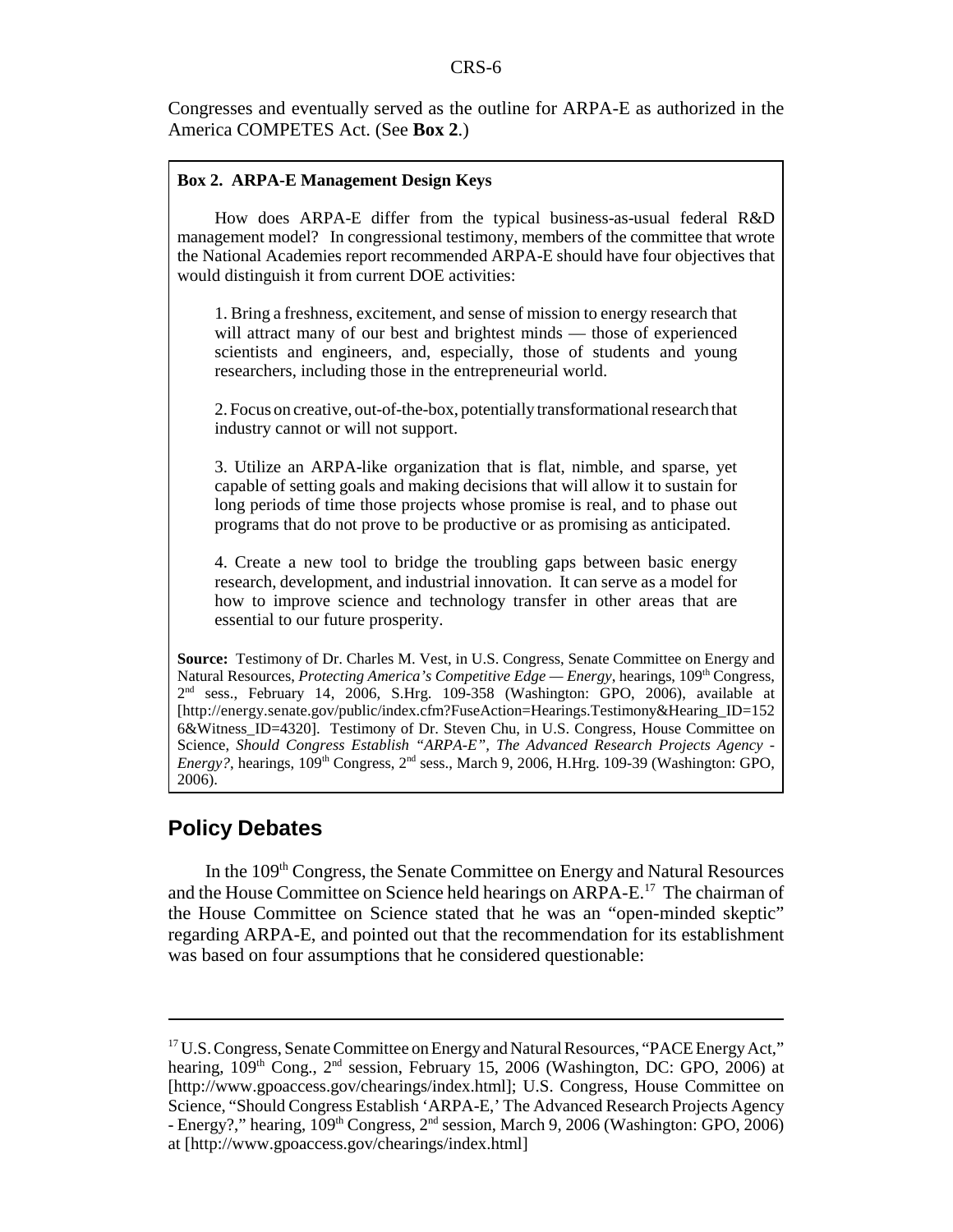- The problem with the energy market is that the supply of new technologies is insufficient;
- The supply of new technologies is constrained because of a lack of fundamental research;
- A sensible way to promote more fundamental research is to apply the DARPA model to a civilian energy sector; and
- Implementing the DARPA model is the best way to improve energy research, given tight federal budgets.<sup>18</sup>

In the  $110<sup>th</sup>$  Congress, the House Committee on Science and Technology held a similar hearing. In his opening statement, the committee chairman stated that, among several policy goals and objectives, DARPA has succeeded largely because it continued to foster a culture of innovation. The key for ARPA-E success, he said, is that it be a similarly nimble organization with minimal administrative layers and the ability to quickly start and stop research programs. According to the chair, "Investment in ARPA-E must be seen as the first step in boosting energy research and development to a level that addresses the scale of our challenge, and the true cost of doing transformational research."19

The Administration formally opposed the authorization of ARPA-E during the  $110^{th}$  Congress:

The Administration supports the conceptual goal of ARPA-E "to overcome the long-term and high-risk technological barriers in the development of energy technologies." However, the Administration continues to strongly object to this provision due to serious doubts about the applicability of the national defense model to the energy sector and because a new bureaucracy at the DOE would drain resources from priority basic research efforts. The Administration believes that the goal of developing novel advanced energy technologies should be addressed by giving the Secretary of Energy the flexibility to empower and reward programs within existing DOE offices to fund unique, crosscutting, and high-risk research.<sup>20</sup>

The following sections discuss several key questions debated during the House Science and Technology and Senate Committee on Energy and Natural Resources hearings held regarding ARPA-E in the  $109<sup>th</sup>$  and  $110<sup>th</sup>$  Congress.<sup>21</sup> This analysis

<sup>18</sup> U.S. Congress, House Committee on Science, "Should Congress Establish 'ARPA-E,' The Advanced Research Projects Agency - Energy?," hearings,  $109<sup>th</sup>$  Congress,  $2<sup>nd</sup>$  session, March 9, 2006 (Washington, DC: GPO, 2006) at [http://www.gpoaccess.gov/chearings/ index.html].

<sup>&</sup>lt;sup>19</sup> U.S. Congress, House Committee on Science and Technology Committee, "Establishing the Advanced Research Projects Agency-Energy (ARPA-E)," hearing,  $110<sup>th</sup>$  Cong.,  $1<sup>st</sup>$ session, April 26, 2007, at [http://www.gpoaccess.gov/chearings/index.html].

<sup>&</sup>lt;sup>20</sup> U.S. President (George W. Bush), "S. 761 — America Creating Opportunities to Meaningfully Promote Excellence in Technology, Education, and Science Act," Statement of Administration Policy, April 23, 2007 at [http://www.whitehouse.gov/omb/ legislative/sap/110-1/s761sap-s.pdf].

<sup>&</sup>lt;sup>21</sup> U.S. Congress, Senate Committee on Energy and Natural Resources, "PACE Energy (continued...)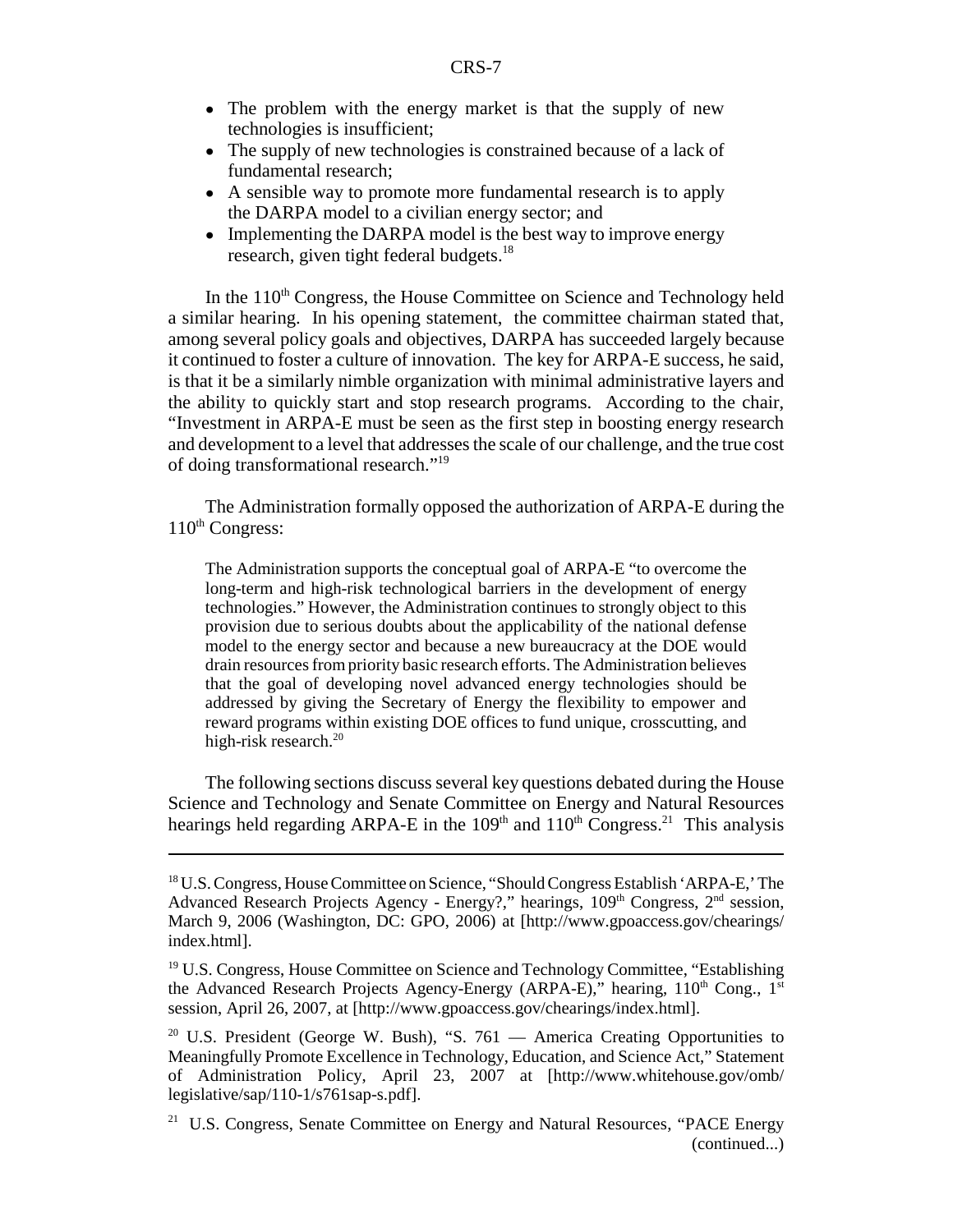incorporates issues discussed in hearing charters, Members' statements and questions, and the statements and responses of those providing expert testimony.

**Is ARPA-E Needed?** Is ARPA-E needed when the federal government and industry already invest a great deal in energy R&D? A related question is whether In-Q-Tel, $^{22}$  the Central Intelligence Agency (CIA) venture capital firm that provides funding to identify, develop, and deliver technologies of interest to the intelligence community, is a better model for the energy marketplace than DARPA. (See **Box 3**.)

Proponents state that ARPA-E will address organizational problems at DOE by being small and flexible, unlike existing DOE organizations, which they believe are risk-averse and do not sufficiently interact with each other to reach the nation's energy goals. In addition, proponents argue that ARPA-E should focus on breakthrough research, using emerging basic research in areas such as nanotechnology to develop totally new technologies, as opposed to existing programs that have already identified paths forward and tend to focus on incremental advances. Further, unlike current programs, ARPA-E is designed to bridge the gap between basic research and industrial development — not to get products to the marketplace, but to transform the marketplace by accelerating research.

In response to the claim that ARPA-E will be more flexible and less riskadverse, critics point out that the new organization will still be within DOE, so there is no guarantee that DOE management will let it take more risks than existing programs. In response to the claims that ARPA-E would bridge the gap between basic research and industrial development and that existing applied programs tend to focus on incremental advances, some critics argue that reforming DOE's existing programs would be better than creating a new organization.

Advocates for ARPA-E indicated that candidate energy technologies are not yet at a stage where venture capital investment, such as occurs with In-Q-Tel, would provide the best return. At some point, however, ARPA-E research may lead to technologies appropriate for venture capital. At that stage, it might be appropriate to incorporate a venture capital component into ARPA-E's design. Just as DARPA has evolved over 50 years, ARPA-E may need to evolve as well, some witnesses said.

 $21$  (...continued)

Act," hearing,  $109<sup>th</sup>$  Cong.,  $2<sup>nd</sup>$  session, February 15, 2006 (Washington, DC: GPO, 2006) at [http://www.gpoaccess.gov/chearings/index.html]; U.S. Congress, House Committee on Science, "Should Congress Establish 'ARPA-E,' The Advanced Research Projects Agency - Energy?," hearings,  $109<sup>th</sup> Congress$ ,  $2<sup>nd</sup> session$ , March 9, 2006 (Washington: GPO, 2006) at [http://www.gpoaccess.gov/chearings/index.html]; U.S. Congress, House Committee on Science and Technology Committee, "Establishing the Advanced Research Projects Agency-Energy (ARPA-E)," hearing,  $110^{th}$  Cong.,  $1^{st}$  session, April 26, 2007 (Washington, DC: GPO, 2007) at [http://www.gpoaccess.gov/chearings/index.html].

<sup>&</sup>lt;sup>22</sup> For more information on In-Q-Tel, see [http://www.inqtel.org/].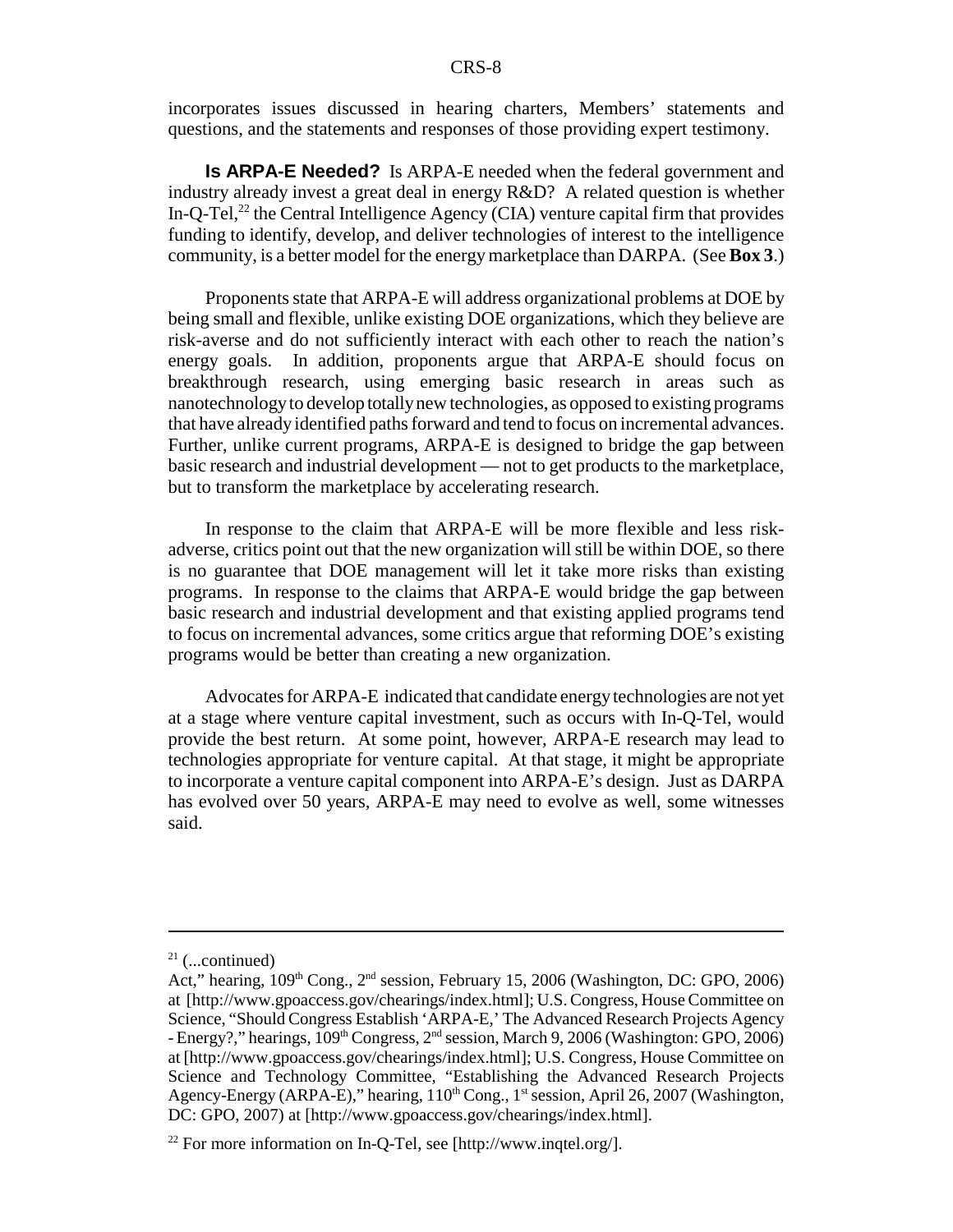#### **Box 3. In-Q-Tel Management Design Keys**

In 2001, a panel of the Business Executives for National Security (BENS) conducted an analysis of the In-Q-Tel model. It found that In-Q-Tel has the following characteristics that differentiate it from the typical business-as-usual federal R&D model. In-Q-Tel

- Can make equity investments;
- ! Has fewer bureaucratic constraints;
- Is not required to comply with the Federal Acquisition Regulations (FAR) requirements;
- ! Can obligate funds in multi-year increments, i.e., "no year" money;
- Is not restricted by civil service personnel policies;
- ! Engages only in unclassified projects;
- Has the cachet of being associated with the CIA; and
- ! Has a flexible deal structure modeled after commercial contractual/investment vehicles.

The BENS panel also described the differences between the In-Q-Tel model and a private venture capital firm. In-Q-Tel, BENS states, is better described as a "technology accelerator" than a venture capital firm, as In-Q-Tel

- Places its value proposition on obtaining IT [information] technology] solutions, not foremost on return on equity or asset;
- Deals always result in a product or service (e.g. feasibility assessment, test product or prototype);
- ! Investments are more likely to provide value to the portfolio companies beyond cash: Investment is "smart money" in its portfolio companies; that is, In-Q-Tel provides portfolio companies with intellectual capital, technology-related experience and the Agency as a potential test-bed; and
- ! Due diligence process is more strict: In-depth investigation into the company's structure and financial status as well as the ability of the proposed technology to meet the Agency problem domain is completely evaluated before forming a contract.

The BENS panel found that "In-Q-Tel's potential advantage to the CIA outweighs the risk. In-Q-Tel should continue as the CIA's entrepreneurial and innovative venture facilitating the delivery of new technology to the CIA."

**Source:** Business Executives for National Security, *Accelerating the Acquisition and Implementation of New Technologies for Intelligence: The Report of the Independent Panel on the Central Intelligence Agency In-Q-Tel Venture*, June 2001 at [http://www.bens.org/ mis\_support/nqtel-panel-rpt.pdf].

**How Much Funding Should ARPA-E Receive?** The NAS report proposed that funding for ARPA-E start at \$300 million the first year and increase gradually over five or six years to \$1 billion per year. At that point, the program's effectiveness would be evaluated and appropriate actions taken, according to the report.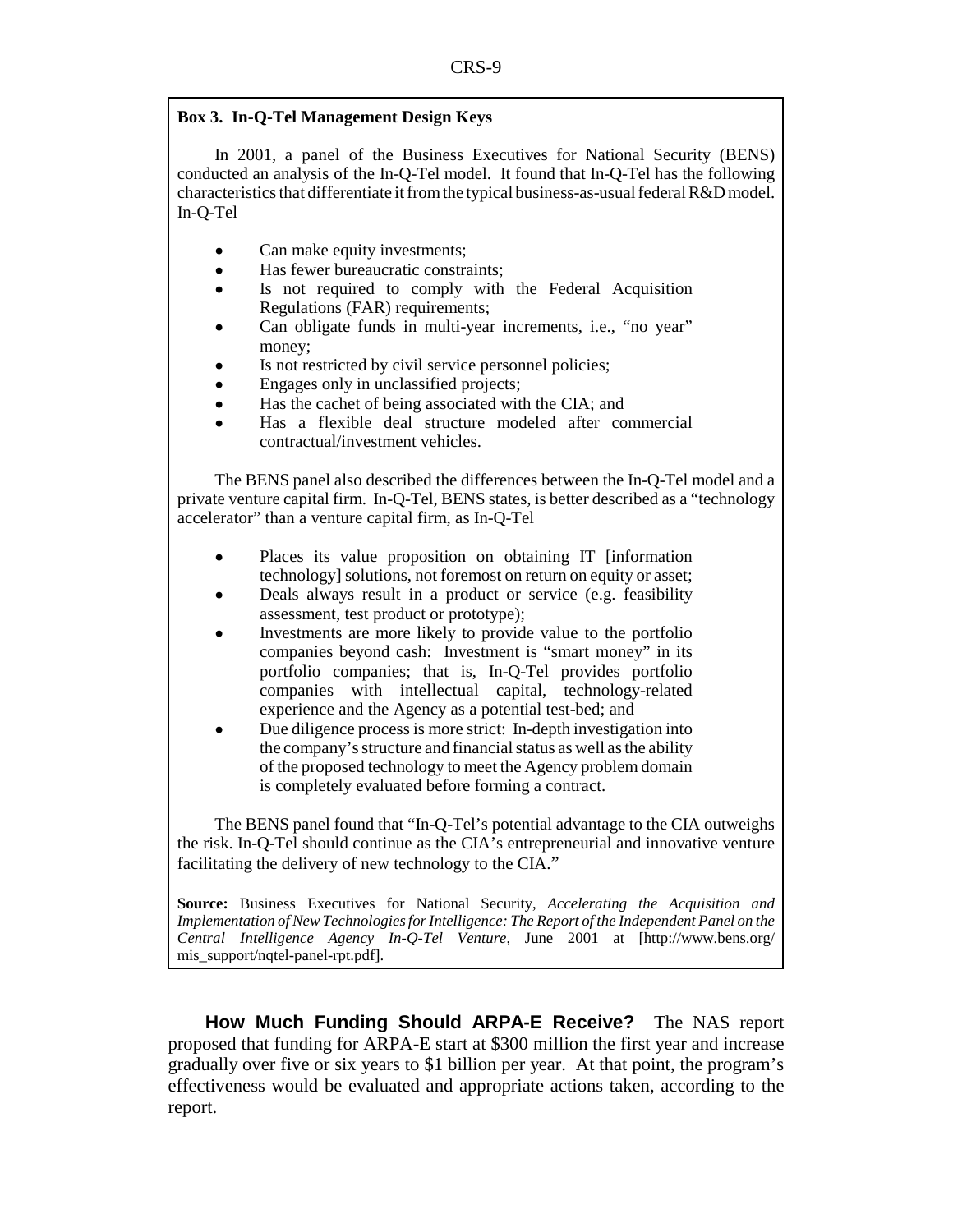#### CRS-10

One issue discussed in hearings was whether the level of authorized funding for ARPA-E is sufficient to support the research necessary for ARPA-E to reach its goals. Some noted with concern that the proposed \$300 million in FY2008 was less than 0.02% of the transportation and energy industries' annual revenues, a level they believed was insufficient relative to the potential return. Some suggested that if it is to be successful, ARPA-E needs to be funded at a level comparable to DARPA about \$3 billion per year. $^{23}$ 

Some of those testifying did not believe ARPA-E should be funded due to budget constraints. ARPA-E, they argued, would be funded by shifting resources from DOE's Office of Science. Increasing funding for the DOE Office of Science is also a goal of the America COMPETES Act. Some hearing witnesses expressed concern that dilution of DOE Office of Science resources might influence DOE's acceptance of ARPA-E, and hinder its success. Supporters of ARPA-E agreed that funding for the DOE Office of Science is the highest priority and testified that funding for ARPA-E should not be redirected from that office.

Some witnesses expressed concerns that a risk-tolerant agency like ARPA-E could not survive if it was subject to the annual appropriations cycle, political and financial pressures, and resource fluctuations that might stifle innovation. To overcome this potential challenge, some testifying proposed dedicated funding (see below).

**Will ARPA-E Work?** Some critics believe that what is preventing the United States from reaching its energy goals is not federal funding for innovative, high-risk research, but rather a lack of private-sector investment in basic research, failure to effectively transfer new energy technologies to the marketplace, or some combination of these. They point out the lack of a captive customer: energy has a broad and diverse public and private market, while DARPA has DOD as its single primary customer, guaranteeing a solid base of demand. ARPA-E proponents indicated that ARPA-E is needed for "translational research." This type of research identifies the most pressing market needs, selects and funds the most promising scientific approaches to enable breakthrough products, and brings the best candidates of those products to the brink of production.

## **Bush Administration Response to ARPA-E Authorization**

Although President Bush signed the America COMPETES Act into law because it shares the goals of the ACI, he did not support ARPA-E. A White House fact sheet stated that "The bill creates over 30 new programs that are mostly duplicative or counterproductive — including a new Department of Energy agency to fund

<sup>&</sup>lt;sup>23</sup> DARPA's FY2008 budget is \$3.0 billion. Its FY2009 request is \$3.3 billion. For more information, see [http://www.darpa.mil/body/budg.html].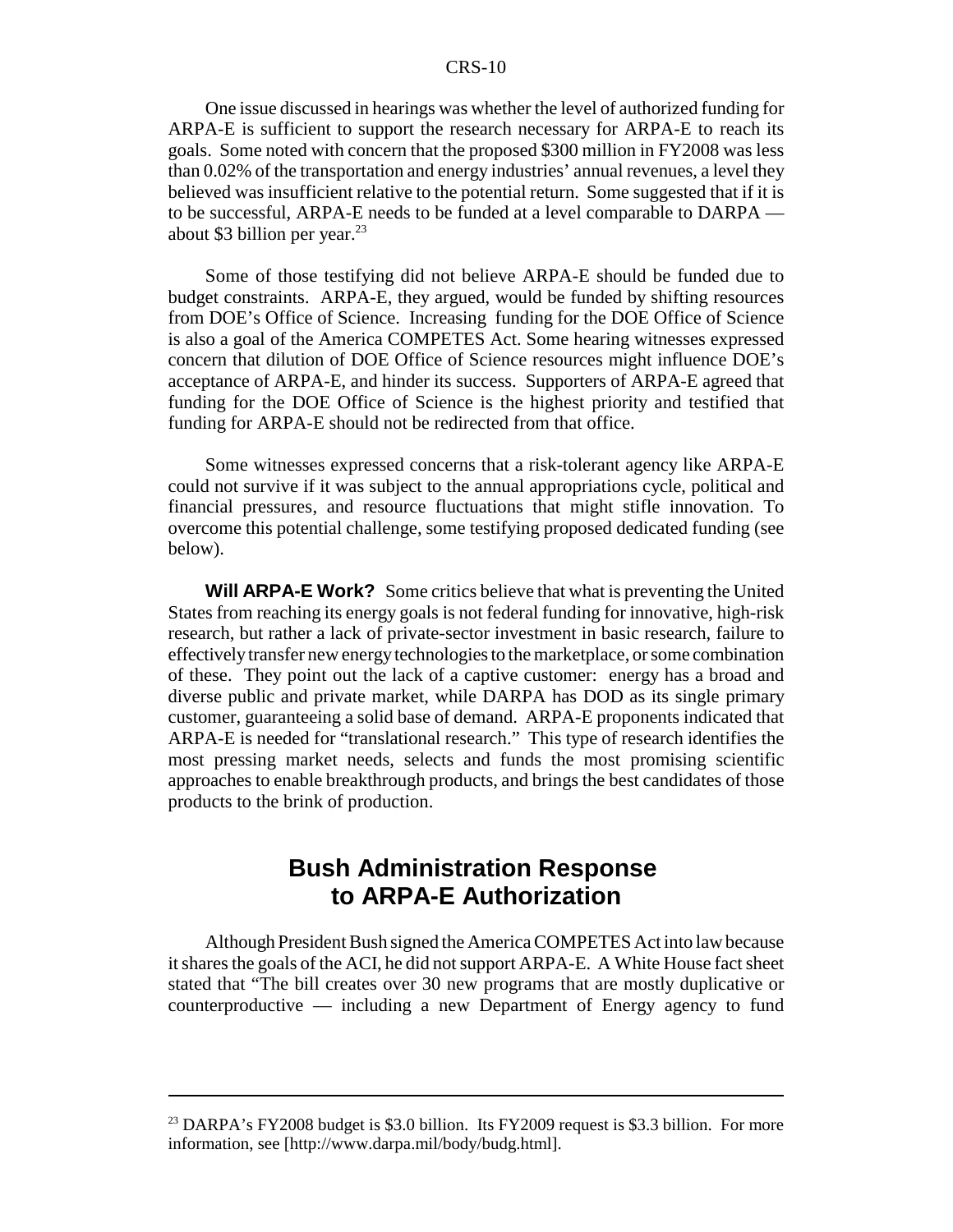#### CRS-11

late-stage technology development more appropriately left to the private sector."<sup>24</sup> After final passage of the act, Raymond Orbach, DOE Under Secretary for Science, stated that although the goal of the newly authorized agency is "laudable," its structure needs to be developed.<sup>25</sup> Dr. John H. Marburger, director of the White House Office of Science and Technology Policy, testified that the FY2009 budget does not request funding for ARPA-E because "the Administration believes very strongly that the basic research programs at the DOE Office of Science are a higher leverage investment and in greater need of funding than new DOE programs."26

Rather than create ARPA-E, the Secretary of Energy has issued a new policy on technology transfer that espouses goals similar to that of  $ARPA-E<sup>27</sup>$ . As a result of this policy, DOE will now pool funds from the Office of Science and other programs to fund six new collaborations that integrate basic and applied research. According to DOE, funding for these collaborations will be based on congressional language that requires DOE to set aside 0.9% of its applied energy research and development budget for technology transfer.28 For FY2009, DOE has also proposed \$100 million for a new Office of Science program, Energy Frontier Research Centers (EFRCs) "to accelerate the rate of scientific breakthroughs needed to create advanced energy technologies for the  $21<sup>st</sup>$  century...[and to] pursue the fundamental understanding necessary to meet the global need for abundant, clean, and economical energy."<sup>29</sup>

<sup>&</sup>lt;sup>24</sup> U.S. President (G.W. Bush), "America COMPETES Act of 2007," Fact Sheet, August 9, 2007, at [http://www.whitehouse.gov/news/releases/2007/08/20070809-6.html].

<sup>&</sup>lt;sup>25</sup> American Institute of Physics, "Ray Orbach on FY2008 Funding Bill: 'The Clock is Ticking,'" newsletter, FYI Number 97, September 21, 2007, at [http://www.aip.org/fyi/ 2007/097.html].

<sup>&</sup>lt;sup>26</sup> Testimony of Dr. John Marburger, III, Director, White House Office of Science and Technology Policy, House Committee on Science and Technology, *Funding for the America COMPETES Act in the FY2009 Administration Budget Request, hearing, 110<sup>th</sup> Congress, 2<sup>nd</sup>* session, February 14, 2008 at [http://democrats.science.house.gov/Media/File/ Commdocs/hearings/2008/Full/14feb/Marburger\_Testimony.pdf].

 $^{27}$  See the press release at [http://www.doe.gov/print/5977.htm] and the policy statement at [http://www.doe.gov/media/Policy\_Statement\_on\_Technology\_Transfer.pdf]. The technology transfer policy states "This Policy Statement builds upon the stimulus provided by the technology transfer provisions contained in the Energy Policy Act of 2005 and other recent legislative actions such as the 'America COMPETES Act' that seek to improve the transfer of energy technologies from the Department's Facilities to products and applications that address public and private needs."

<sup>&</sup>lt;sup>28</sup> This may be a reference to Section 1001 of the Energy Policy Act (P.L. 109-58): "TECHNOLOGY COMMERCIALIZATION FUND. — The Secretary shall establish an Energy Technology Commercialization Fund, using 0.9 percent of the amount made available to the Department for applied energy research, development, demonstration, and commercial application for each fiscal year, to be used to provide matching funds with private partners to promote promising energy technologies for commercial purposes."

<sup>&</sup>lt;sup>29</sup> For more information, see Department of Energy, Energy Frontier Research Centers, webpage at [http://www.sc.doe.gov/bes/EFRC.html].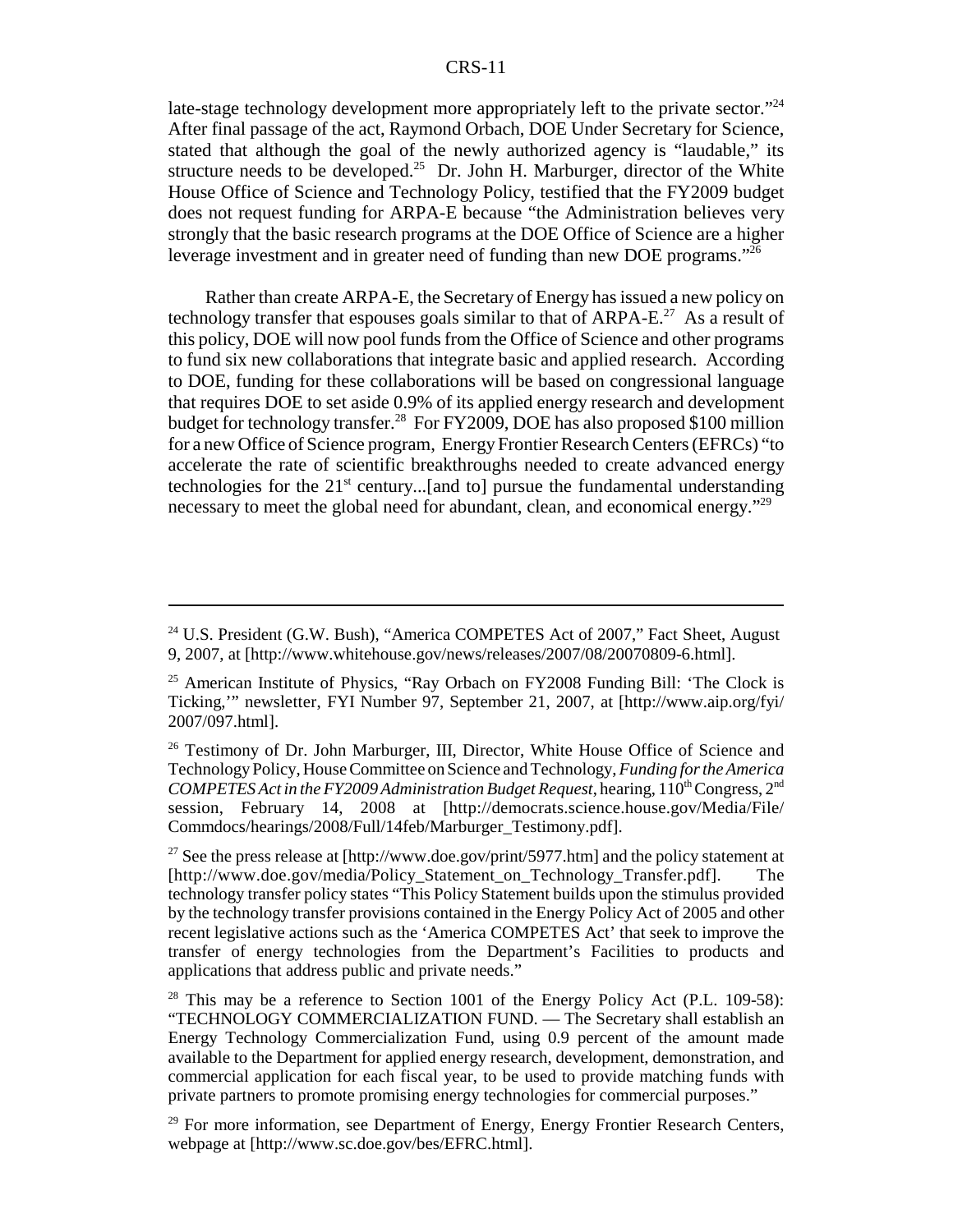#### CRS-12

## **Ongoing Congressional Debate Over ARPA-E Funding**

An issue for Congress is whether to fund ARPA-E in FY2009, and if so, how much and how long. The America COMPETES Act authorized \$300 million for FY2008, and "such sums as necessary" for FY2009 and FY2010. Some have proposed providing an advance appropriation supporting ARPA-E for several years, rather than the usual one-year appropriation. Another option is to identify a dedicated revenue source for ARPA-E. Some of the funding sources that have been proposed are

- $\bullet$  repeal of oil industry tax and other incentives;  $30$
- gasoline  $\text{tax:}^{31}$
- $\bullet$  oil company profit tax;<sup>32</sup>
- $\bullet$  federal oil and gas royalties;<sup>33</sup>
- $\bullet$  climate change cap-and-trade program;<sup>34</sup> and
- Strategic Petroleum Reserve funds. $35$

An analogous situation might be research supported through the Ultra-Deepwater and Unconventional Natural Gas and Other Petroleum Resources Program,<sup>36</sup> authorized by the Energy Policy Act of 2005 (P.L. 109-58), which receives funding of \$50

<sup>&</sup>lt;sup>30</sup> House Committee on Science and Technology, "Chairman Gordon Presses Establishment of ARPA-E as a Key to Clean Energy Independence," press release, May 9, 2008, at [http://science.house.gov/press/PRArticle.aspx?NewsID=2189].

<sup>&</sup>lt;sup>31</sup> For more information on the federal excise tax on gasoline, see CRS Report RL30304, *The Federal Excise Tax on Gasoline and the Highway Trust Fund: A Short History*, by Pamela J. Jackson.

<sup>32</sup> For more information on use of oil company profits, see CRS Report RL34044, *The Use of Profit by the Five Major Oil Companies*, by Robert Pirog.

<sup>&</sup>lt;sup>33</sup> Testimony of Melanie Kenderdine, Vice President, Gas Technology Institute in U.S. Congress, House Committee on Science, "Should Congress Establish ARPA-E, The Advanced Research Projects Agency - Energy?," hearings,  $109<sup>th</sup>$  Congress,  $2<sup>nd</sup>$  session, March 9, 2006, H.Hrg. 109-39 (Washington: GPO, 2006) at [http://science.house.gov/ commdocs/hearings/full06/March%209/Kenderdine.pdf]. For an example of oil and gas royalties, see CRS Report RS22567, *Royalty Relief for U.S. Deepwater Oil and Gas Leases*, by Marc Humphries.

<sup>34</sup> Testimony of Melanie Kenderdine, Vice President, Gas Technology Institute in U.S. Congress, House Committee on Science, "Should Congress Establish ARPA-E, The Advanced Research Projects Agency - Energy?," hearings,  $109<sup>th</sup>$  Congress,  $2<sup>nd</sup>$  session, March 9, 2006, H.Hrg. 109-39 (Washington: GPO, 2006) at [http://science.house.gov/ commdocs/hearings/full06/March%209/Kenderdine.pdf]. For more information on cap-andtrade programs, see CRS Report RL33846, *Greenhouse Gas Reduction: Cap-and-Trade Bills in the 110<sup>th</sup> Congress*, by Larry Parker, Brent D. Yacobucci, and Jonathan L. Ramseur.

<sup>35</sup> For more information on the strategic petroleum reserve, see CRS Report RL33341, T*he Strategic Petroleum Reserve: History, Perspectives, and Issues*, by Robert Bamberger.

<sup>&</sup>lt;sup>36</sup> For more information, see [http://www.fossil.energy.gov/programs/oilgas/ultra and unconventional/index.html].